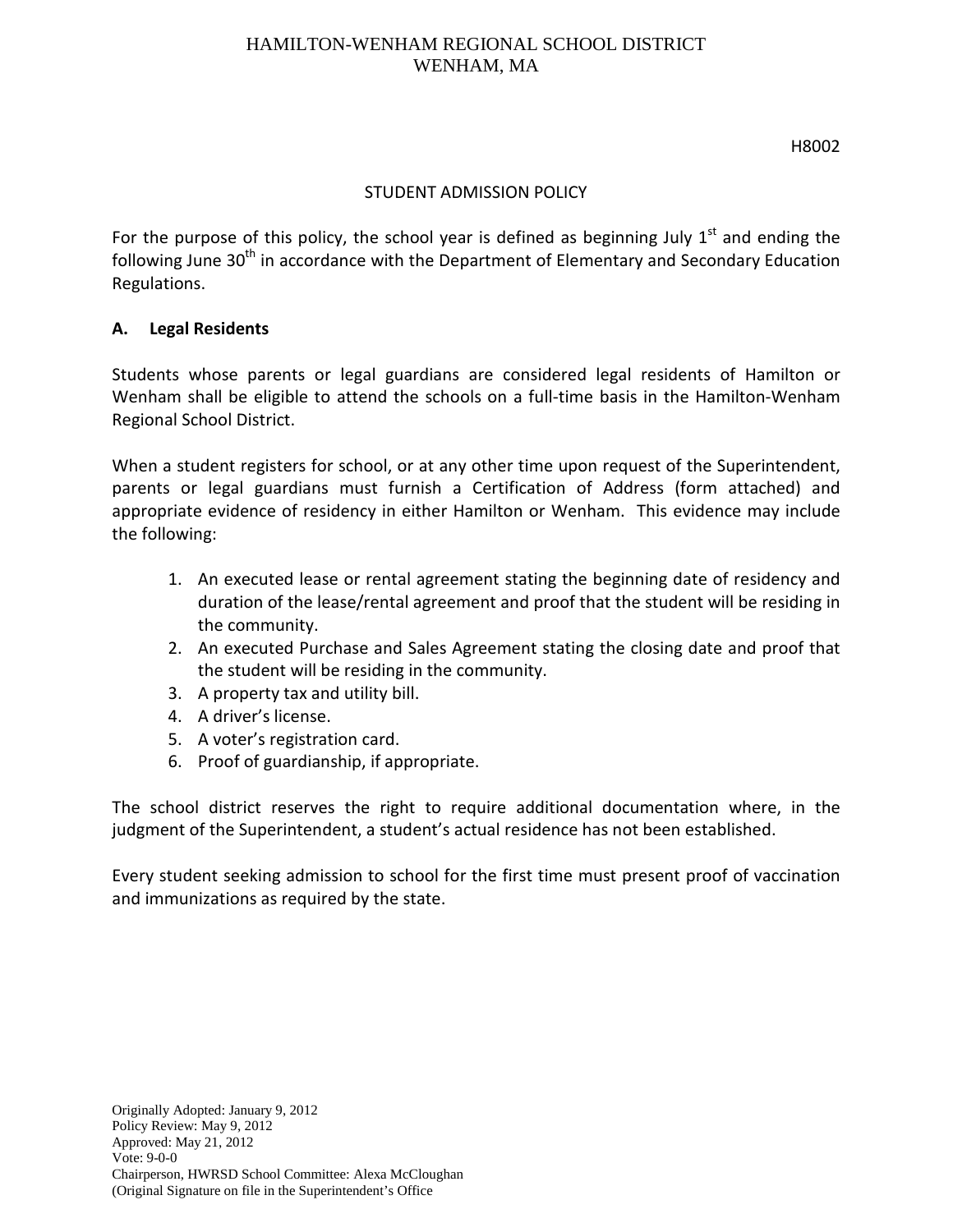#### **B. ENTRANCE AGE**

- 1. Kindergarten: To be admitted to kindergarten, a child must be five years old on or before August 31 of the current year.
- 2. First Grade: To be admitted to the first grade, a child must be six years old on or before August 31 of the current year.
- 3. A child who moves to Hamilton-Wenham from another community during his/her public school kindergarten year will be allowed to continue in kindergarten and will be allowed to enter grade 1 of the following year, if the kindergarten year is successfully completed.
- 4. A child who moves to Hamilton-Wenham during the summer following successful completion of public school kindergarten in another community will be allowed to enter grade 1 in the coming year.

#### **C. Non-residents**

As a general policy, non-residents of Hamilton or Wenham are not permitted to enroll in the Hamilton-Wenham Regional School District nor are students accepted in the schools on a tuition basis.

Students who reside within the District and who have not graduated from high school, but whose parents or legal guardians are not legal residents, may attend District schools with the permission of the Superintendent and/or School Committee. In such cases, the student or the student's parents or legal guardians must submit a written request for permission to the Superintendent. The request must include the following:

- 1. The request shall state the reasons preventing the student from residing with his/her parents or legal guardians.
- 2. In accordance with Chapter 71, §§ 5 and 6 and if, in the judgment of the Superintendent, a student temporarily resides in Hamilton or Wenham and the legal residence of the parents or legal guardians is not Hamilton or Wenham, and the Superintendent determines that the child is residing in Hamilton or Wenham for the "sole purpose" or "special purpose" of attending school, the student may attend school in the District with the approval of the Superintendent and/or School Committee. The parents or legal guardians must agree to pay the established tuition for said student.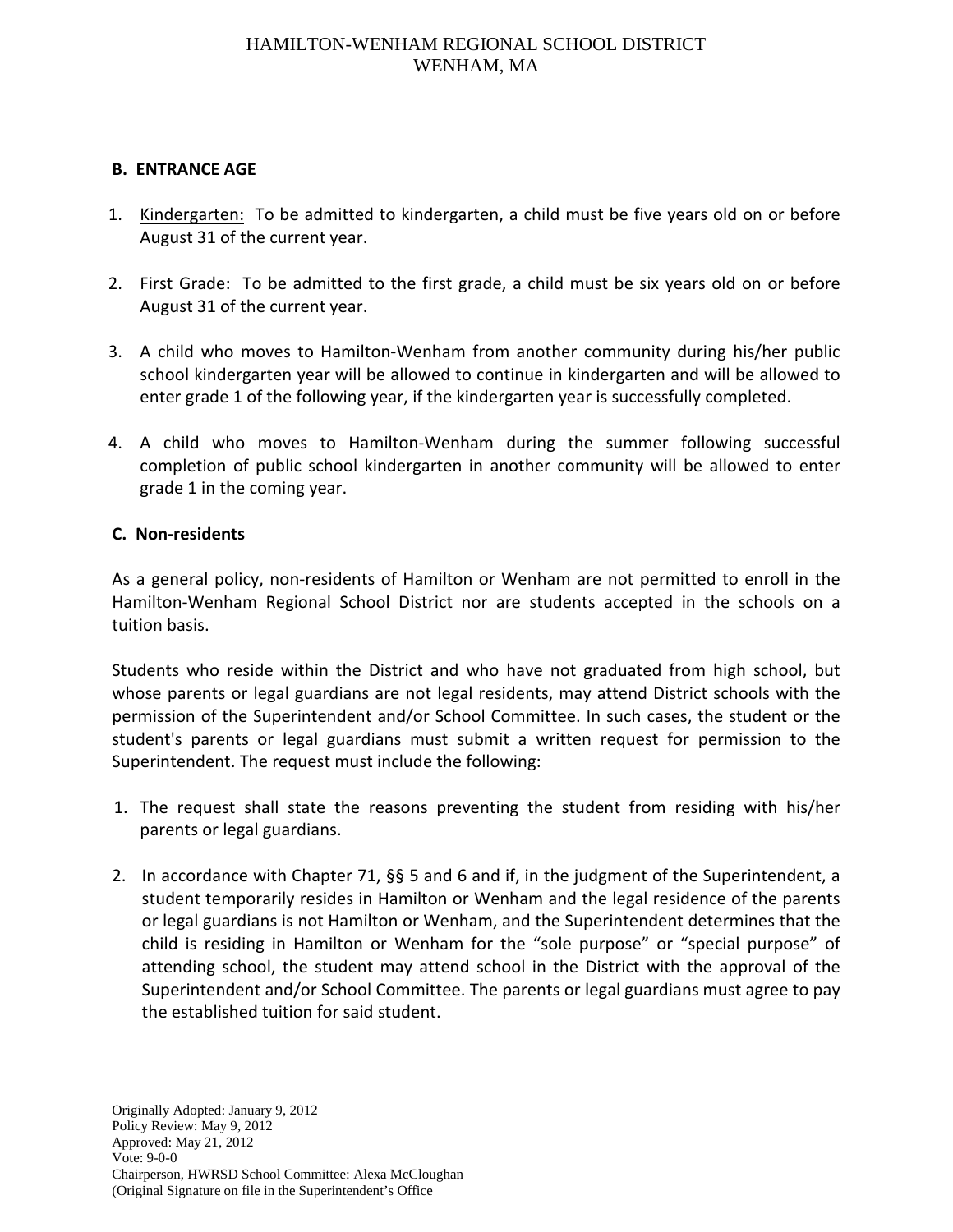- 3. The Superintendent will base his/her decision and/or recommendation to admit a student based upon information provided by (a) the written request, (b) total school enrollment; (c) class size; and (d) budget constraints or other pertinent information.
- 4. Non-resident children residing for more than 50% of the time in a home in Hamilton or Wenham for purposes other than attending school will be accepted in cases where the Hamilton or Wenham resident with whom they have been living has been given legal guardianship.
- 5. The Superintendent and/or the School Committee reserve the right to make exceptions to this policy in cases where extraordinary circumstances create a true hardship.
- 6. Faculty children of non-resident members of the Hamilton-Wenham Regional Education Association are accepted in accordance with state law, School Committee policy and collective bargaining terms between the School Committee and its employees.
- 7. Homeless students will be accepted in accordance with the McKinney-Vento Act and the District's Policy on Homeless Students.

# **D. Admission of Transfer Students**

- 1. The school district will enroll and place students who have left Commonwealth charter schools by adhering to the same policies and procedures in place for any other student enrolling in the school district including, but not limited to, examination of the course of study and level of academic attainment of the student when determining the student's appropriate grade placement or eligibility for high school graduation.
- 2. To the same extent provided for other students enrolling in the school district, students who enroll in the school district from a Commonwealth charter school shall be subject to the graduation requirements of the school district, may have certain graduation requirements waived, and may make-up certain graduation requirements.

# **E. International Exchange Students**

The School Committee recognizes that after graduation, District students will live throughout the nation and the world, and thus, diversity in make-up of the student body helps broaden the understanding and perceptions of the nation and the world for large numbers of resident students. In view of the overriding goal of providing broadly enriching opportunities, an effort will be made to give priority admission to international students from a variety of countries.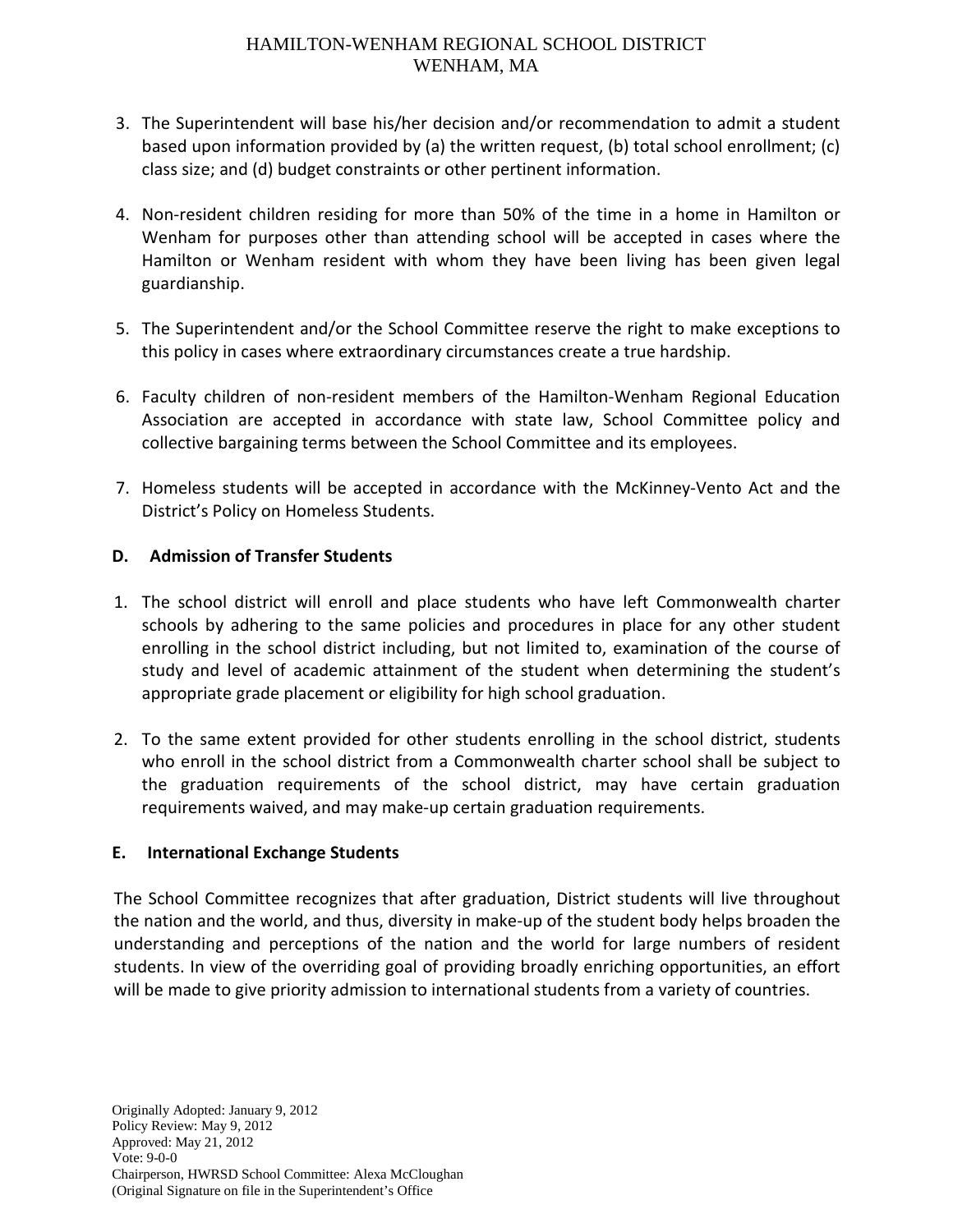- 1. A non-resident international "exchange" student will be accepted to attend school in the District on a space available basis and contingent upon the following:
	- (a) In accordance with state and federal laws, and
	- (b) Under the provisions of programs sponsored by Rotary International, American Field Service or a program approved in advance by the School Committee and/or Superintendent.
- 2. It shall be the policy of the District to enable young people from foreign lands to attend the District, in a capacity other than as an "exchange" student, under the following conditions:
	- (a) In accordance with state and federal laws;
	- (b) The Superintendent shall receive applications from international students and may, at his/her discretion, require formal papers attesting to the health, character, motives, ability to communicate in English, and other criteria which he/she may deem pertinent;
	- (c) Prior to acceptance, a student must present a valid visa, evidence of health insurance, and evidence of a responsible family in the District with whom the foreign student is to reside;
	- (d) Requests must be received prior to July 1 to be considered for enrollment in the ensuing School Year, except in unusual circumstances.
	- (e) Students will be accepted on a space available basis for enrollment, course selection, and participation in extra-curricular activities.

# **F. Investigation of reported or suspected non-residents**

Whenever it is reported or suspected that a student is a non-resident, the building principal and/or his/her designee will:

- 1. Refer the investigation, if necessary, to the school attendance officer and/or to a police officer assigned to the school.
- 2. Refer cases, on a needs basis, to the Superintendent.
- 3. If residence cannot be substantiated, then the parents or legal guardians will be notified that the student is to be withdrawn from the District.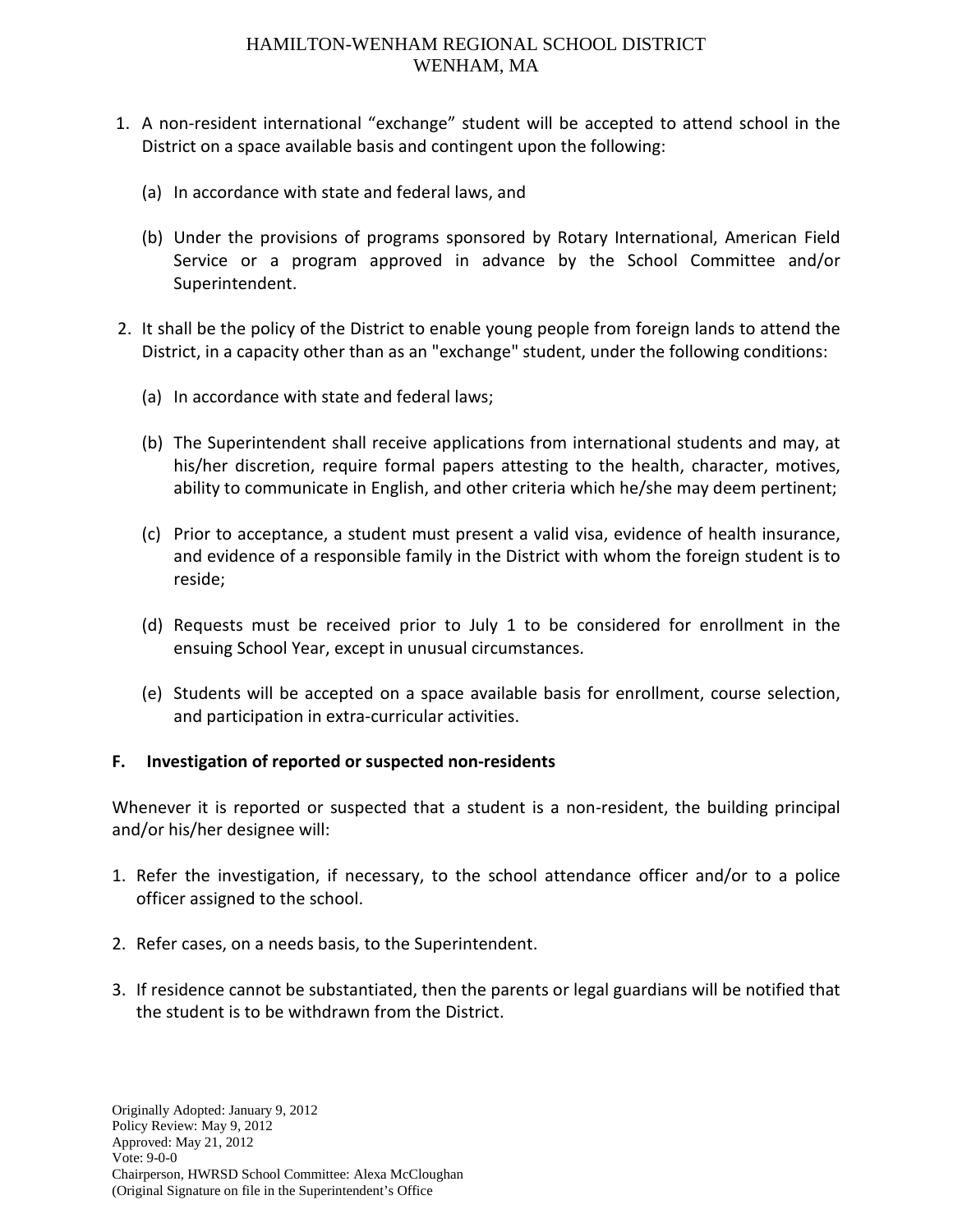#### **G. Continuity of Education**

1. Students who move during the school year

If a student's parents or legal guardians move from the District during the school year, that student may complete the semester provided:

- (a) The parents or legal guardians agree to pay the District a prorated tuition rate for the semester based upon the [Department of Education] per pupil cost reported for the District. At the end of the semester the student shall transfer immediately from the District to the school district in which his/her parents or legal guardians reside.
- (b) The parents or legal guardians will provide the transportation for their child. The District will not provide transportation to a student who attends school in the District pursuant to this section.
- (c) The Superintendent and/or the School Committee reserve the right to make exceptions to this policy in cases where extraordinary circumstances create a true hardship.
- 2. Students who move from the District prior to or after July 1 of senior year

A twelfth grade student who has been in the continuous attendance in the District since kindergarten and who will qualify to graduate in June of said senior year and whose parents or legal guardians move from the District must notify the Superintendent by July  $1<sup>st</sup>$  of the student's senior year may be allowed to complete his/her senior year, contingent upon the following:

- (a) If the School Committee of the new community, where the student is residing, makes a request to have the student continue in the District for the remainder of his/her senior year. It is the responsibility of the student's parents or legal guardians to make such a request to the school committee of the new community in which they are residing.
- (b) The parents or legal guardians will provide the transportation for their child. The District will not provide transportation to a student who attends school in the District pursuant to this section.
- (c) The parents or legal guardians agree to pay the approved tuition rate based upon the [Department of Education] per pupil cost reported for the District.
- (d) The Superintendent and/or the School Committee reserve the right to make exceptions to this policy in cases where extraordinary circumstances create a true hardship.